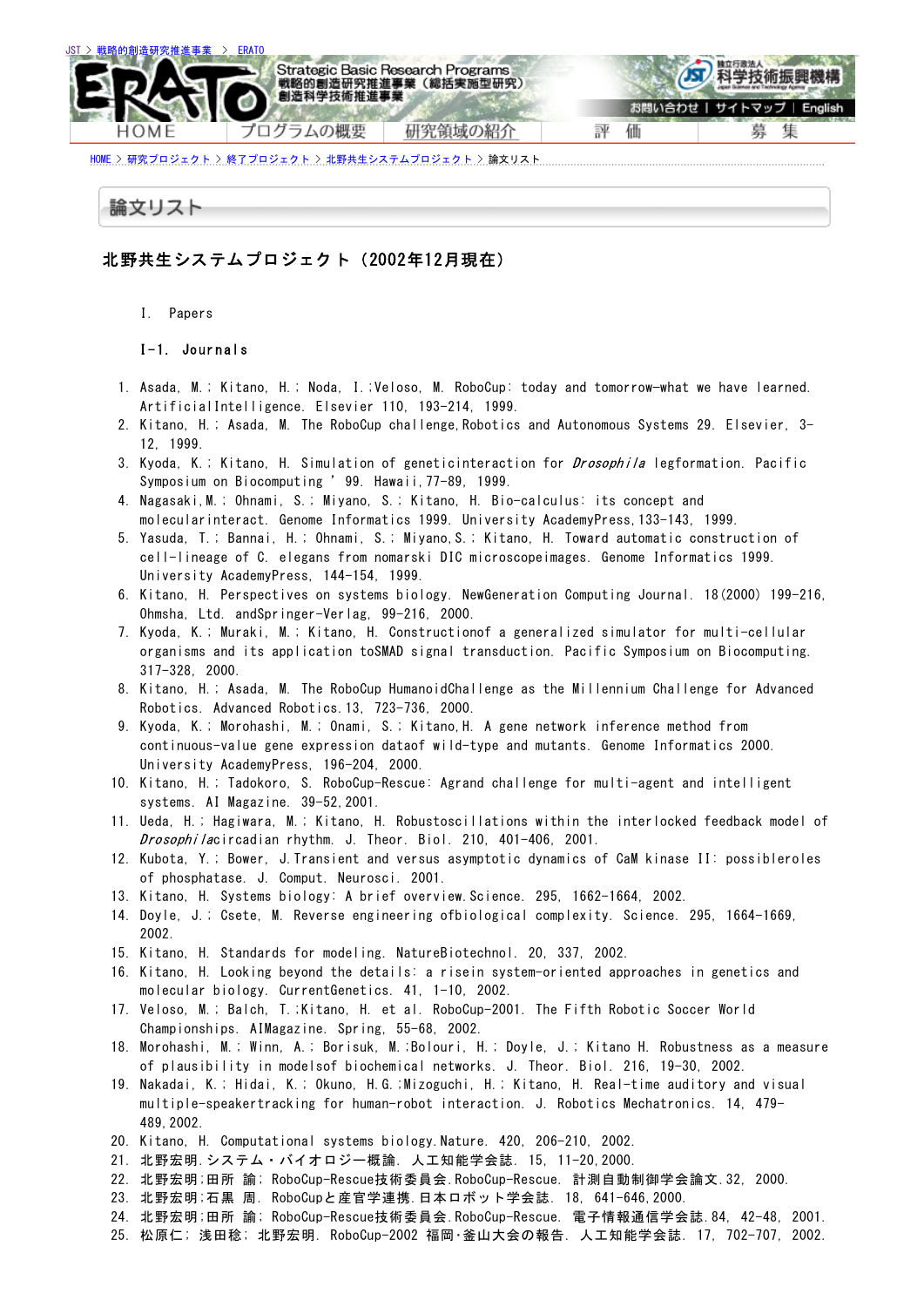- 26. Hucka, M.; Finney, A.; Sauro, H.M.; Bolouri,H.; Doyle, J.C.; Kitano, H. et al. The systems biology markup language (SBML):A medium for representation and exchange of biochemical network models.Bioinformatics J. 2002. in press.
- 27. Okuno, H.G.;Nakadai, K.; Lourens, T.; Kitano, H. Sound and visual tracking for humanoid robot.Applied Intelligence. in press.
- 28. 中臺一博;奥乃 博; 北野宏明.アクティブオーディション. 人工知能学会誌. 2001. submitted.
- 29. 中臺一博;日台健一; 溝口 博; 奥乃 博; 北野宏明. ヒューマノイドを対象にした視聴覚統合による実時 間人物追跡~アクティブオーディションと顔認識の統合~.日本ロボット学会誌. 2002.submitted.
- 30. 中臺一博;奥乃 博; 北野宏明.ヒューマノイドにおける聴覚中心窩を利用した音源分離.日本人工知能学 会. 2002.submitted.

I-2. Conferences

- 31. Morohashi, M.; Kitano, H. Identifying generegulatory network from time series expression data by in silico sampling andscreening. Advance in Artificial Life. Springer-Verlag, 477-486, 1999.
- 32. Hamahashi, S.; Kitano, H. Parameteroptimization in hierarchical structure. Advance in Artificial Life.Springer-Verlag, 467-471, 1999.
- 33. Kyoda, K.; Kitano, H. A model of axesdetermination mechanism for Drosophila wing disc. Advance in Artificial Life.Springer-Verlag, 472-476, 1999.
- 34. Okuno, H.G. Initial assessment of ERATO-1beowulf-class cluster. Parallel and Distributed Computing for Symbolic andIrregular Applications, Sendai, July 5-7, 1999.
- 35. Nakagawa, Y.; Okuno, H.G.; Kitano, H. Usingvision to improve sound source separation. 16th National Conference on ArtificialIntelligence (AAAI'99), Orlando,July 1999, 768-775.
- 36. Okuno, H.G.; Ikeda, S.; Nakatani, T.Combining independent component analysis and sound stream segregation, Workshopon Computational Auditory Scene Analysis (CASA-99), IJCAI, Stockholm, Aug.1999, 92-98.
- 37. Okuno, H.G.; Nakagawa, Y.; Kitano, H.Incorporating visual information into sound source separation. Workshop onComputational Auditory Scene Analysis (CASA-99), IJCAI, Stockholm,Aug. 1999, 99-107.
- 38. Kitano, H.; Tadokoro, S.; Noda, I.;Matsubara, H.; Takahashi, T.; Shinjou, A.; Shimada, S., RoboCup rescue: searchand rescue in large-scale disasters as a domain for autonomous agents research.IEEE SMC'99, Tokyo, Oct. 1999, Vol. VI 739-743.
- 39. Okuno, H.G.; Nakagawa, Y.; Kitano, H.Integrating auditory and visual perception for robotic soccer players. IEEE SMC'99,Tokyo, Oct. 1999, Vol. VI 744-749.
- 40. Kitano, H.; Suzuki, S.; Akita, J. RoboCupJr.: RoboCup for edutainment. IEEE International Conference on Robotics andAutomation (ICRA-2000), SF, USA, April 2000.
- 41. Kitano, H.; Okuno, H.G.; Nakadai, K.; Fermin,I.; Sabishch, T.; Nakagawa, Y.; Matsui, T. Designing a humanoid head forRoboCup challenge. The 4th International Autonomous Agent 2000, Barcelona, July2000.
- 42. Kitano, H. The RoboCup-Rescue TechnicalCommittee. RoboCup rescue: a grand challenge for multiagent systems.International Conference on Multi-Agents Systems (ICMAS), Boston July 2000.
- 43. Nakadai, K.; Lourens, T.; Okuno, H.G.;Kitano, H. Active audition for humanoid. 7th National Conference on ArtificialIntelligence (AAAI-2000), Austin, Aug. 2000, 832-839.
- 44. Yamasaki, F.; Matsui, T.; Miyashita, T.;Kitano, H. PINO the humanoid: a basic architecture. The 4th InternationalWorkshop on RoboCup-2000, Melbourne, Aug. 2000. (Revised version in LNAI2019RoboCup 2000: Robot Soccer World Cup IV, Springer, 269-278)
- 45. Frank, I.; Tanaka-Ishii, K.; Okuno, H.G.;Nakagawa, Y.; Maeda, K.; Nakadai, K.; Kitano, H. And the fans are going wild!SIG plus MIKE. The 4th International Workshop on RoboCup (RoboCup-2000),Melbourne, Aug. 2000, 267-276. (Revised version in LNAI2019 RoboCup 2000: RobotSoccer World Cup IV, Springer, 139-148)
- 46. Nakagawa, Y.; Okuno, H.G.; Kitano, H.Bridging gap between small sized league and simulator league. The 4thInternational Workshop on RoboCup (RoboCup-2000), Melbourne, Aug. 2000, 1-10. (Revised version in LNAI2019 RoboCup 2000: Robot Soccer World Cup IV, Springer,209-218)
- 47. Nakadai, K.; Lourens, T.; Okuno, H.G.;Kitano, H. Humanoid active audition. 1st IEEE-RAS International Conference onHumanoid Robot (Humanoid-2000), Cambridge, Sep. 2000.
- 48. Yamasaki, F.; Matsui, T.; Miyashita, T.;Kitano, H. PINO the humanoid walk. 1st IEEE-RAS International Conference onHumanoid Robot (Humanoid-2000), Cambridge, Sep. 2000.
- 49. Lourens, T.; Kitano, H. Selective attentionby integration of vision and audition. 1st IEEE-RAS International Conference onHumanoid Robot (Humanoid-2000), Cambridge, Sep. 2000.
- 50. Kitano, H.; Okuno, H.G.; Nakadai, K.;Sabisch, T.; Matsui, T. Design and architecture of SIG the Humanoid: an experimentalplatform for integrated perception in RoboCup humanoid challenge.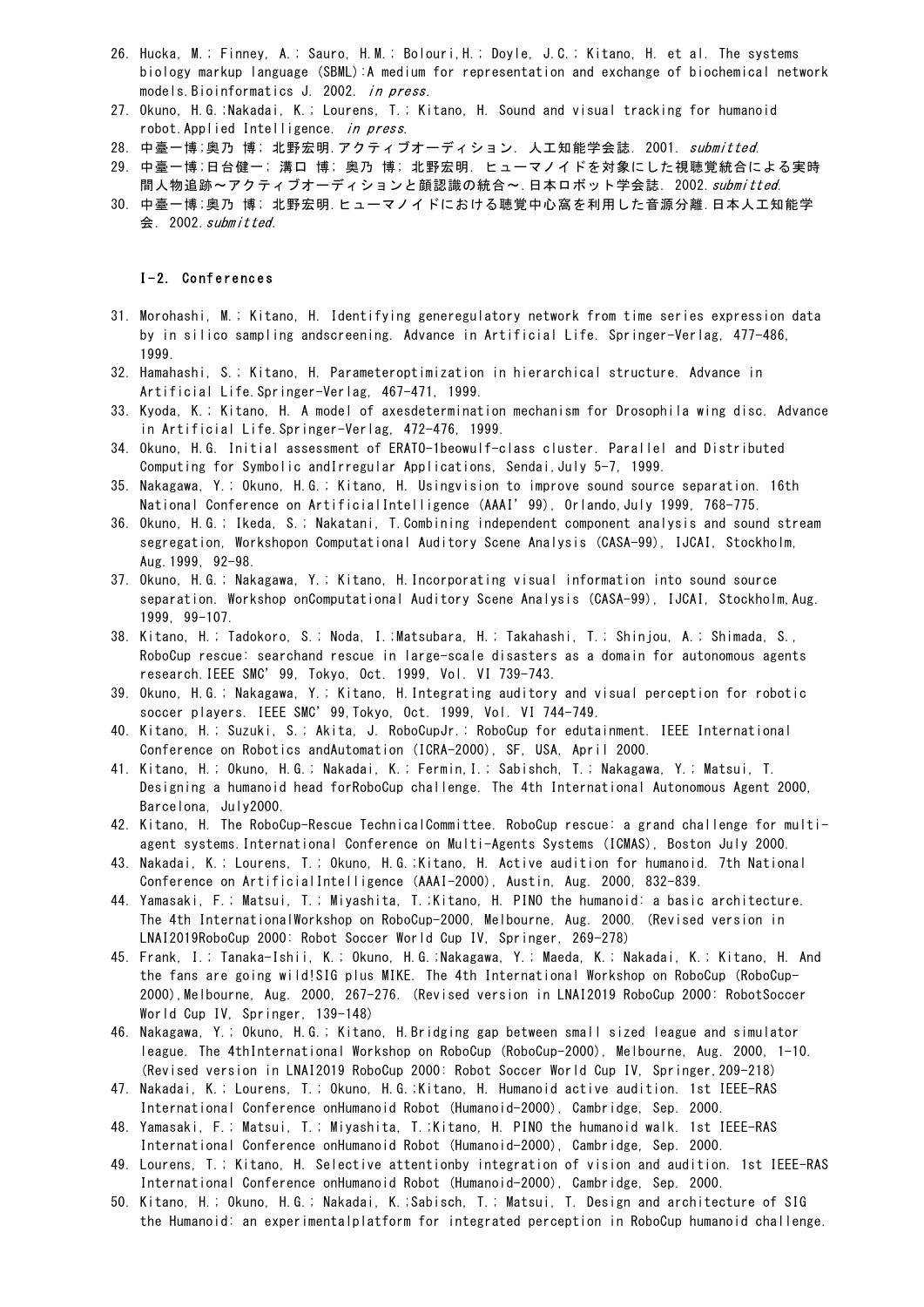IEEE/RSJInternational Conference on Intelligent Robots and Systems (IROS 2000),Takamatsu, Nov. 2000, 181-190.

- 51. Kitano, H.; Tadokoro, S.; Osuka, K. RoboCuprescue project: challenge and benchmark. IEEE/RSJ International Conference onIntelligent Robots and Systems (IROS 2000), Takamatsu, Nov. 2000.
- 52. Nakadai, K.; Matsui, T.; Okuno, H.G.; Kitano,H. Active audition system and humanoid exterior design. IEEE/RSJ InternationalConference on Intelligent Robots and Systems (IROS 2000), Takamatsu, Nov. 2000,1453-1461.
- 53. Fermin, I.; Ishiguro, H.; Okuno, H.G.;Kitano, H. A framework for integrating sensory infor mation in a humanoidrobot. IEEE/RSJ International Conference on Intelligent Robots and Systems(IROS 2000), Takamatsu, Nov. 2000. 1748-1753.
- 54. Okuno, H.G.; Nakadai, K.; Lourens, T.;Kitano, H. Sound and visual tracking for humanoid. 2000. InternationalConference on Information Society in the 21st Century: Emerging Technologiesand New Challenges. Aizu-Wakamatsu, Nov. 2000, 254-261.
- 55. Lourens, T.; Nakadai, K.; Okuno, H.G.;Kitano, H. Graph extraction from color images. 9th European Symposium on ArtificialNeural Networks (ESANN2001), Bruges, Apr. 2001.
- 56. Lourens, T.; Nakadai, K.; Okuno, H.G.;Kitano, H. A computational model of monkey grating cells for orientedrepetitive alternating patterns. 9th European Symposium on Artificial NeuralNetworks (ESANN2001), Bruges, April. 2001.
- 57. Okuno, H.G.; Nakadai, K.; Lourens, T.;Kitano, H. Sound and visual tracking for humanoid robots. The FourteenthInternational Conference on Industrial & Engineering Applications ofArtificial Intelligence & Expert Systems (IEA/AIE 2001), Budapest, June2001.
- 58. Lourens, T.; Okuno, H.G.; Kitano, H.Detection of oriented repetitive alternating patterns in color images: Acomputational model of monkey grating cells. IWANN2001, Granada, June 13- 15,2001.
- 59. Nakadai, K.; Hidai, K.; Mizoguchi, H.; Okuno,H.G.; Kitano, H. Real-time auditory and visual multiple-object tracking for humanoids.International Joint Conference on Artificial Intelligence(IJCAI), Seattle, Aug.2001.
- 60. Yamasaki, F.; Endo, K.; Asada, M.; Kitano, H.A control method for humanoid biped walking with limited torque. The RoboCup2001 International Symposium, Seattle, Aug. 2001.
- 61. Okuno, H.G.; Nakadai, K.; Lourens, T.;Kitano, H. Effects of increasing modalities in understanding three simultaneousspeeches with two microphones. Consistent & Reliable Acoustic Cues forsound analysis (CRAC), Aalborg, Denmark, Sep. 2, 2001.
- 62. Nakadai, K.; Hidai, K.; Okuno, H.G.; Kitano,K. Real-time multiple speaker tracking by multimodal integration for mobilerobots. EuroSpeech 2001, Denmark, Sep. 3-7, 2001.
- 63. Okuno, H.G; Nakadai, K.; Lourens, T.; Kitano,H. Separating three simultaneous speeches with two microphones by integratingauditory and visual. EUROSPEECH 2001, Aalborg, Denmark, Sep. 3- 7, 2001.
- 64. Yamasaki, F.; Kitano, H.; Asaka, M. A controlmethod for humanoid walking with torso using dynamics. 4th InternationalConference on Climbing and Walking Robots, Karlsruhe, Germany, Sep. 24-26,2001.
- 65. Lourens, T.; Okuno, H.G.; Kitano, H.Automatic graph extraction from color images. 11th International Conference onImage Analysis and Processing (ICIAP2001), Palermo, Italy, Sep. 26- 28, 2001.
- 66. Nakadai, K.; Okuno, H.G.; Kitano, H. Epipolargeometry based sound localization and extraction for humanoid audition. IROS2001, Hawaii, Oct. 29-Nov. 4, 2001.
- 67. Okuno, H.G.; Nakadai, K.; Kitano, H. Human-robotinteraction through real-time auditory and visual multiple-talker tracking.IROS 2001, Hawaii, Oct. 29-Nov. 4, 2001.
- 68. Hucka, M.; Finney, A.; Sauro, H.; Bolouri, H.;Doyle, J.; Kitano, H. The ERATO Systems Biology Workbench: ArchitecturalEvolution. ICSB2001, Caltech, Nov. 4-7, 2001.
- 69. Finney, A.; Hucka, M.; Sauro, H.; Bolouri, H.;Doyle, J.; Kitano, H. The systems biology markup language (SBML): A standardfor the exchange of biochemical network models. ICSB2001, Caltech, Nov. 4-7, 2001.
- 70. Nakadai, K.; Hidai. K.; Okuno, H.; Kitano, H.Real-time active human tracking by hierarchical integration of audition andvision. Humanoids2001, Waseda Univ., Nov 22-24, 2001.
- 71. Furuta, T.; Okumura, Y.; Tawara, T.; Kitano,H. morph: A Small-size humanoid platform for behavior coordination research. Humanoids2001, Waseda Univ., Nov 22-24, 2001.
- 72. Nakadai, K.; Hidai, K.; Okuno, H.G.; Kitano,H. Real-time speaker localization and speech separation by audio-visualintegration. ICRA2002, Washington D.C., May 11-15, 2002.
- 73. Endo, K.; Yamasaki, F.; Kitano, H.; Maeno, T.Basic method for co-evolution of the morphology and walking pattern of bipedhumanoid robot. IEEE2002, Washington D.C., USA, May 11-15, 2002.
- 74. Okuno, H.G.; Nakadai, K.; Kitano, H. Socialinteraction of humanoid robot based on audio-visual tracking. IEA/AIE-2002,Cairns, June 17-20, 2002.
- 75. Endo, K.; Yamasaki, F.; Maeno, T.; Kitano, H.Co-evolution of the morphology and walking pattern of biped humanoid robotusing evolutionary computation. The RoboCup 2002 International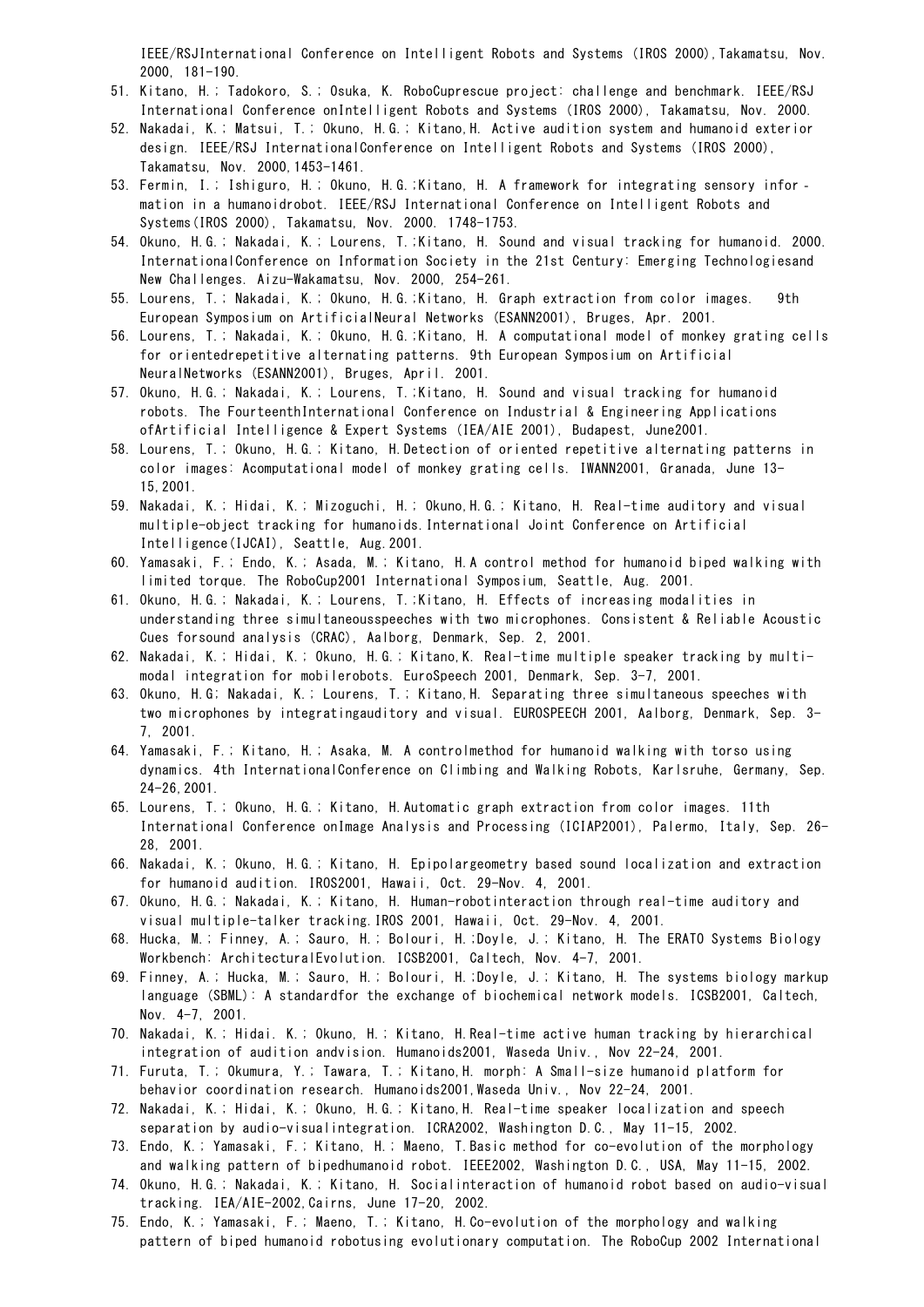Symposium,Fukuoka, June 24-25, 2002.

- 76. Okuno, H.G.; Nakadai, K.; Kitano, H.Non-verbal Eliza-like human behaviors in human-robot interaction throughreal-time auditory and visual multiple-talker tracking. The Third InternationalCognitive Robotics Workshop (AAAI-2002併設ワークショップ), Edmonton, Canada, July 28, 2002.
- 77. Nakadai, K.; Okuno, H.G.; Kitano, H.Exploiting auditory fovea in humanoid-human interaction. AAAI 2002, Edmonton,Canada, July 28-Aug. 1, 2002.
- 78. Endo, K.; Yamasaki, F.; Maeno, T.; Kitano, H.Generation of optimal biped walking for humanoid robot by co-evolvingmorphology and controller. The Seventh Pacific Rim International Conference onArtificial Intelligence, National Center of Science, Tokyo, Aug. 18-22, 2002.
- 79. Okuno, H.G.; Nakadai, K.; Kitano, H.Realizing audio-visually triggered ELIZA-like non-verbal behavior. PRICAI2002,Tokyo, Aug. 18-22, 2002.
- 80. Okuno, H.G.; Nakadai, K.; Kitano, H.Real-time sound source localization and separation for robot audition.ICSLP2002, Denver, USA, Sep. 16-20, 2002.
- 81. Uehara, K.; Tawara, T.; Ohtsu, N.; Hoshi, H.;Okumura, Y.; Shimizu, M.; Furuta, T.; Ishigure, T.; Koike, Y.; Kitano, H.;Mizusawa, J. POF optical LAN system for a humanoid robot. 11th Plastic OpticalFibers Conference 2002, Tokyo, Sep. 18-20, 2002.
- 82. Nakadai, K.; Okuno, H.G.; Kitano, H. Auditoryfovea based speech enhancement and its application to human-robot dialogsystem. ICSLP2002, Denver, Sep. 16-20, 2002.
- 83. Furuta, T.; Okumura, Y.; Tawara, T.; Shimizu,M. Kitano, H. morph: A compact-size humanoid capable of acrobatic behavior. 5thInternational Conference on Climbing and Walking Robots, Paris, Sep. 25-27,2002.
- 84. Okumura, Y.; Shimizu, M.; Furuta, T.; Tawara,T.; Kitano, H. Development of intelligent networked devices and control systemfor controlling whole body motion of compact humanoids. 5th InternationalConference on Climbing and Walking Robots, Paris, Sep. 25-27, 2002.
- 85. Tawara, T.; Furuta, T.; Shimizu, M.; Okumura,Y.; Kitano, H. Mapping of the system software for a compact humanoid robot. 5thInternational Conference on Climbing and Walking Robots, Paris, Sep. 25-27,2002.
- 86. Endo, K.; Maeno, T.; Kitano, H. Co-evolutionof the morphology and walking pattern of biped humanoid robot usingevolutionary computation—from simulation to the real robot. 5th InternationalConference on Climbing and Walking Robots, Paris, Sep. 25-27, 2002.
- 87. Nakadai, K.; Okuno, H.G.; Kitano, H. Auditoryfovea based speech separation and its application to dialog system. IROS2002,Lausanne, Sep. 30-Oct. 4, 2002.
- 88. Endo, K.; Yamasaki, F.; Maeno, T.; Kitano, H.Co-evolution of morphology and controller for biped humanoidrobot-Consideration of characteristic of servomotors-. IROS2002, Lausanne, Sep.30-Oct. 4, 2002.
- 89. 北野宏明.癌に対するシステムバイオロジー的アプローチの可能性.ポストシークエンス時代における脳腫 瘍の研究と治療(Dec. 4, 2001, 第10回脳腫瘍カンファランスProceedings).21-26, 2002.

II. Meetings

- 90. Kitano, H. Systems biology: toward systemlevel understanding of biological systems. 4th Hamamatsu InternationalSymposium on Biology: Computational Biology, Hamamatsu, Feb.10-12, 1999.(invited).
- 91. Kyoda, K.; Kitano, H. Simulation ofDrosophila leg formation. 4th Hamamatsu International Symposium on Biology:Computational Biology, Hamamatsu, Feb. 10-12, 1999.
- 92. Ueda Y.; Kitano, H. Simulation of Drosophilaeye formation. 4th Hamamatsu International Symposium on Biology: ComputationalBiology, Hamamatsu, Feb. 10-12, 1999.
- 93. Hamahashi, S.; Kitano, H. HHComputersimulation of Drosophila segmentation. 40th Annual Drosophila ResearchConference, Bellevue, US, March 12, 1999.
- 94. Kyoda, K.; Kitano, H. Simulation of genetic interactionfor Drosophila leg formation. 40th Annual Drosophila Research Conference, Bellevue, US, March 12, 1999.
- 95. Morohashi, M.; Hamahashi, S.; Kitano, H.Systems biology: theory, modeling, and experiment part I&II. In SilicoBiology, San Francisco, USA, June 6-8, 1999.
- 96. Kyoda, K.; Muraki, M.; Kitano, H. Systemsbiology: an initial report part I&II. In Silico Bi‐ ology, San Francisco,USA, June 6-8, 1999.
- 97. Ueda, H.; Kitano, H.; Hashimoto, S.;Hagiwara, M. A computer simulation for genetic interaction of circadian rhythm, International Congress on Chronobiology, Washington DC, USA, Aug. 28-Sep. 1,1999.
- 98. Kitano, H. Preview of RoboCup 2000 and theuse of artificial intelligence. Interact +PC IT Seminars, Melbourne, Australia,Aug. 31, 1999. (invited).
- 99. Matsui, T. Robot@home; designfor symbiotic robot. International Design Conference-99 Sydney, Australia, Sep.27, 1999.
- 100. Onami, S.; Miyano, S.; Kitano, H. Bio-calculus:its concept, and an application for molecular interaction. RECOMB 2000. TheFourth Annual International Conference on Computational Molecular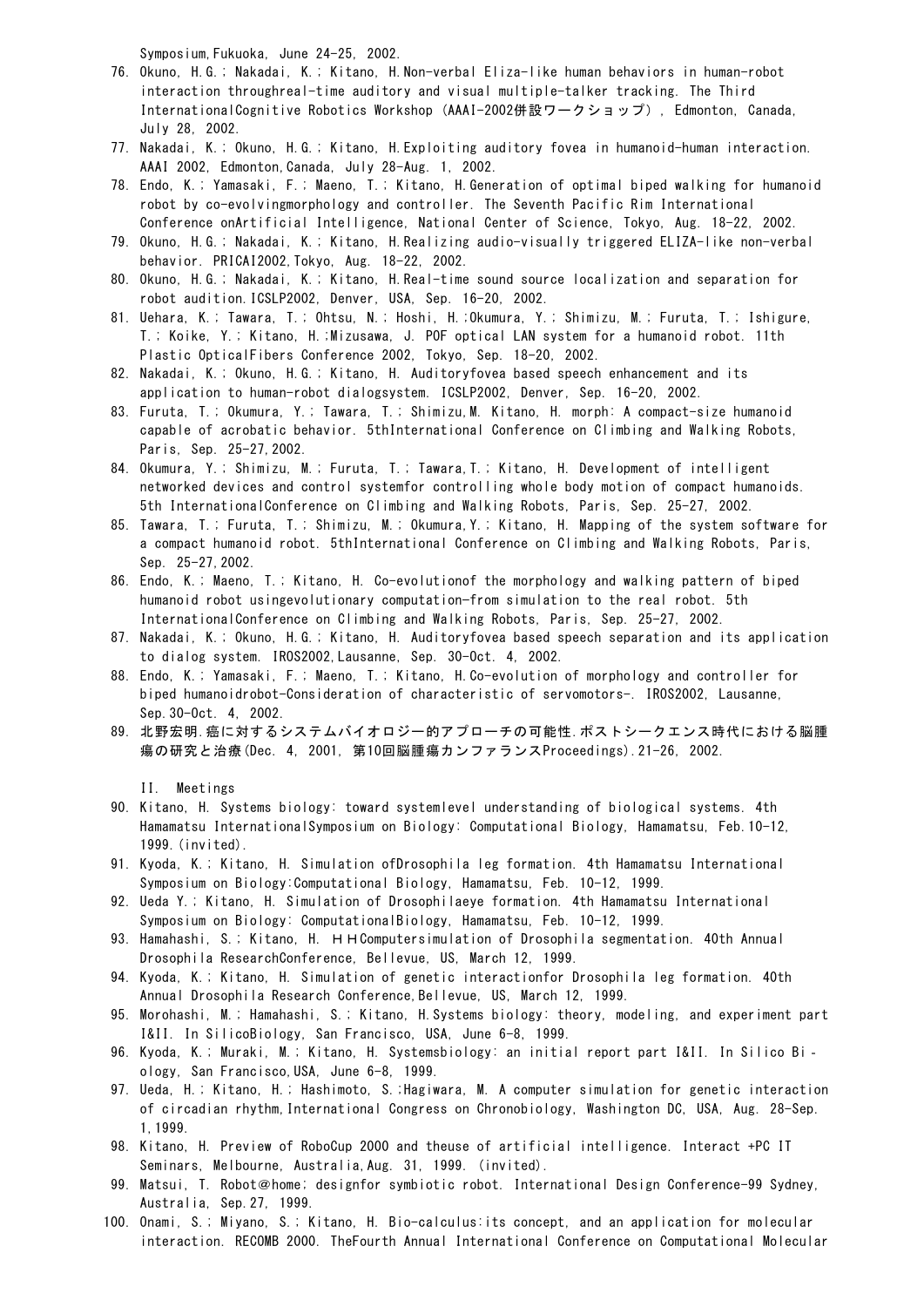Biology,Tokyo, April 2000.

- 101. Onami, S.; Miyano, S.; Kitano, H. Developmentof a system for automatic construction of celllineage of C. elegans fromnomarski DIC. RECOMB 2000. The Fourth Annual International Conference onComputational Molecular Biology, Tokyo, April 2000.
- 102. Morohashi, M.; Kyoda, K.; Onami, S.;Mjolsness, E.; Kitano, H. Reverse engineering in systems biology: towardsinference of a gene regulatory network. RECOMB 2000. The Fourth An‐ nualInternational Conference on Computational Molecular Biology, Tokyo, April 2000.
- 103. Kyoda, K.; Morohashi, M.; Kitano, H.; CALTECHUnit members. Software platform for systems biology. RECOMB 2000. The FourthAnnual International Conference on Computational Molecular Biology, Tokyo, April2000.
- 104. Kitano, H. Perspective on systems biology.The 1st International Conference on Systems Biology (ICSB), Tokyo, Nov. 2000.
- 105. Bolouri, H.; Finney, A.; Hucka, M.; Sauro,H.; Doyle, J.; Kitano, H. Caltech ERATO Kitano Systems Biology Group. The ERATOsystems biology workbench: an integrated environment for multiscale &multi-theoretic simulations of molecular biology. The 1st InternationalConference on Systems Biology (ICSB), Tokyo, Nov. 2000.
- 106. Kyoda, K.M.; Morohashi, M.; Onami, S.Inference of a gene regulatory network using steady-state expression data. The1st International Conference on Systems Biology (ICSB), Tokyo, Nov. 2000.
- 107. Yi, T. Constructing mathematical modelsbiological signal transduction pathways. The 1st International Conference onSystems Biology (ICSB), Tokyo, Nov. 2000.
- 108. Onami, S. Automatic acquisition of celllineage through 4D microscopy and analysis of early C. elegans embryogenesis.The 1st International Conference on Systems Biology (ICSB), Tokyo, Nov. 2000.
- 109. Kitano, H. The Systeome Project. The 1stInternational Conference on Systems Biology (ICSB), Tokyo, Nov. 2000.
- 110. Morohashi, M.; Borisuk, M.; Bolouri, H.;Kitano, H. Identification of structural weaknesses in biochemical modelsthrough parameter sensitivity analysis. The 1st International Conference onSystems Biology (ICSB), Tokyo, Nov. 2000.
- 111. Kitano, H.; Kyoda, K.; et al. Inference of aGene Regulatory Network from Continuous Steady-State Gene Expression Data. PacificSymposium on Biocomputing, Hawaii, Jan. 2001.
- 112. Kitano, H.; Onami, S.; et al. A SimulationSoftware for Microtubule Dependent Pronucleus Migration in Early C. elegansembryo. Pacific Symposium on Biocomputing, Hawaii, Jan. 2001.
- 113. Kitano, H. Perspectives of Systems Biology. PrincetonUniv., Princeton, Feb. 9, 2001. (invited).
- 114. Onami, S.; Hamahashi, S.; Nagasaki, M.;Miyano, S.; Kitano, H. Automatic cell lineage acquisition system and analysisof early embryogenesis. 13th International C. elegans Meeting, Los Angeles,June 22-26, 2001.
- 115. Hamahashi, S.; Onami, S.; Kitano, H. Celllineage acquiring system for early embryogenesis. 13th Biennial InternationalC. elegans Conference, Los Angeles, June 22-26, 2001.
- 116. Kitano, H. La RoboCup et la industriecommence a emerger. LE ROBOT: AVENIR DE L'HOMME OU HOMME DE L'AVENIR, Senate ofFrance, Paris, June 27, 2001. (by VTR). (invited).
- 117. Nakadai, K.; Hidai, K.; Okuno, H.G.; Kitano,H. Real-Time Auditory and Visual Multiple-Object Tracking for Humanoids. AAAIRobot Exhibition, Seattle, Aug. 4-9, 2001.
- 118. Nakadai, K.; Hidai, K.; Mizoguchi, H.; Okuno,H.G.; Kitano, H. Real-Time Auditory and Visual Multiple-Object TrackingEnriches Human-Robot Interaction -A Preliminary Report-. SIG GRAPH 2001, LosAngels, Aug. 2001.
- 119. Kitano, H. An interlocked feedback model ofDrosophila circadian rhythm. Functional genomics the flowering future,Gothenburg, Aug. 23-24, 2001. (invited).
- 120. Kitano, H. Systems biology. KarolinskaInstitute, Aug. 26-28, 2001. (invited).
- 121. Kitano, H. Systems Biology: Biology in the21st century. TAKEOVER Symposium, Ars Electronica, Sep. 3, 2001. (invited).
- 122. Kitano, H. SBW/SBML: a software platform andstandard for systems biology. ICSB2001, Caltech, Nov. 5, 2001. (invited).
- 123. Kyoda, K.; Onami, S.; Kitano, H. The DBRFmethod for inferring a gene network from large-scale steady-state geneexpression data. ICSB2001, Caltech, Nov. 4-7, 2001.
- 124. Kitano, H. Designing the humanoid forpersonal and artistic use. Italy in Japan 2001, Workshop on Humanoid Robotics,Waseda Univ., Nov. 21, 2001. (invited).
- 125. Tawara, T.; Furuta, T.; Okumura, Y.; Okada,Kitano, H. Generalized ZMP Compensation Whole-Body Behaviors for HumanoidRobots. Humanoids2001, Waseda Univ., Nov 22-24, 2001.
- 126. Okumura, Y.; Furuta, T.; Tawara, T.; Kitano,H. Powered-Passive Dynamics as The Third Mode of Dynamics in Humanoid BipedLocomotion. Humanoids 2001, Waseda Univ., Nov 22-24, 2001.
- 127. Yamasaki, F.; Endo, K.; Kitano, H.; Asada, M.Mechanical Design Considering The Control Method for Humanoid Walking. Humanoids2001,Waseda Univ., Nov 22-24, 2001.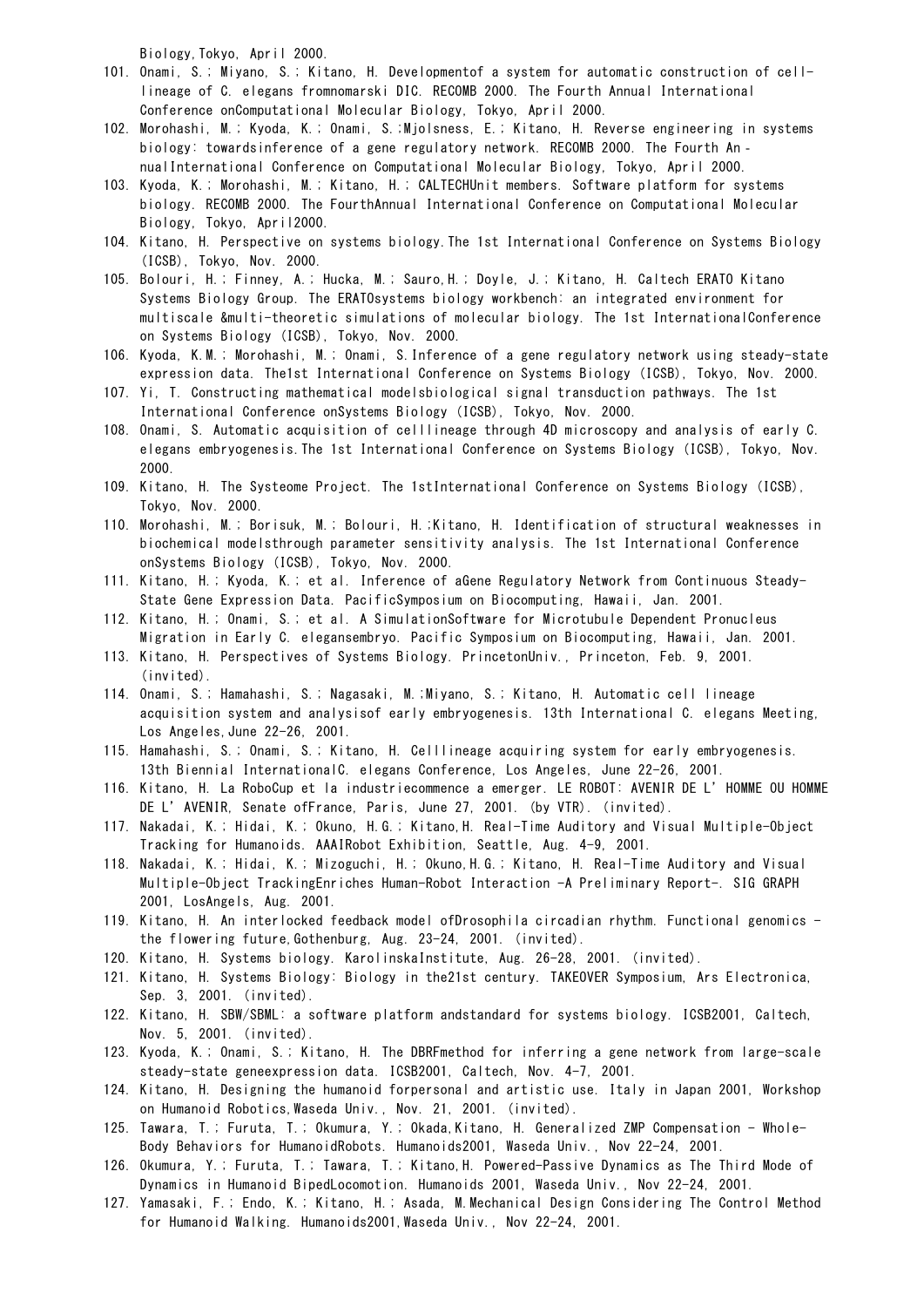- 128. Kitano, H. Modeling Issues in CellularSystems for Systems Biology. Drug Discovery Japan Conference, Keio PlazaInter-Continental Hotel, Tokyo, Jan. 28, 2002. (invited).
- 129. Kitano, H. Advanced Robotics in ScienceCentres. 3rd Science Centre World Congress, National Convention Centre, Canberra,Feb. 13, 2002. (invited).
- 130. Kitano, H. Robotics in the 21st century.World Congress on Information Technology 2002, Adelaide, Feb. 28, 2002.(invited).
- 131. Kitano, H. Systems Biology Approach toUnderstand Complex Cellular Functions. Joint Bio-vision Seminar organised by KIand RIKEN/GSC, Embassy of Sweden, Tokyo, Mar 19, 2002. (invited).
- 132. Kitano, H. Models of Signal Transduction. The79th Annual Meeting of the Physiological Society of Japan, HiroshimaPrefectural Women's Univ., Mar 29, 2002. (invited).
- 133. Funahashi, A.; Kitano, H. Converting KEGG DBto SBML. SBML/SBW Forum, Oxford, July 8-9, 2002.
- 134. Kitano, H. SBML and SBW: Software platformfor systems biology. International Symposium on Macromolecular Networks,Pasteur Institute, Paris, July 8-11, 2002. (invited).
- 135. Kitano, H. Toward comprehensive simulationand analysis of intra-cellular and multi-cellular systems. GRC onMacromolecular Organization & Cell Function, Queen's College, Oxford, Aug.4-9, 2002. (invited).
- 136. Kitano, H. Strategy and Management of aVision-Driven Global Research Project: A Case Study of RoboCup. 6thInternational Conference on Technology Policy and Innovation, Kyoto, Aug. 13,2002. (invited).
- 137. Kitano, H. Perspectives on Systems Biology. US-JAPANJoint Workshop on Systems Biology of Useful Microorganisms, Tsuruoka TownCampus of Keio University, Sep. 16-20, 2002. (invited).
- 138. Kitano, H. Robots in Everyday Life. 11thPlastic Optical Fibers Conference 2002, Tokyo, Sep. 18-20, 2002. (invited).
- 139. Shimizu, M.; Tawara, T.; Okumura, Y.; Furuta,T.; Kitano, H. A Sensor Fusion Algorithm and a Sensor Management Mechanism forthe Compact Humanoid morph with Numerous Sensors. 5th International Conferenceon Climbing and Walking Robots, Paris, Sep. 25-27, 2002.
- 140. Kitano, H. Future of Robotics and itsIndustrial Impacts. Italy-Japan Business Group Meeting, Bergamo, Italy, Oct. 9,2002. (invited).
- 141. Kitano, H. Combining Modelling andQuantitative Measurements for Analysis of Robustness of Pheromone Response inBudding Yeast. ICSB2002, Stockholm, Dec. 14, 2002. (invited).
- 142. Funahashi, A.; Kitano, H. Converting KEGG DBto SBML. ICSB2002, Stockholm, Dec. 12-15, 2002.
- 143. Morohashi, M.; Ding, D.; Yamamoto, A.; Hiraoka,Y.; Onami, S.; Kitano, H. Direct role of telomere clustering and nuclearmovement on chromosome pairing. The 42nd Annual Meeting of the American Societyfor Cell Biology, San Francisco, Dec. 14-18, 2002.
- 144. 奥乃 博; 中谷智広. IJCAI AIチャレンジ: 三話者の同時発話認識における課題とその一解決策.電気関係 学会関西支部連合大会, Nov. 1998.
- 145. 奥乃 博; 池田思朗. Blind sourceseparationによる2話者同時発話認識.第1回AIチャレンジ研究 会,SIG-Challenge-98, Nov. 1998, 人工知能学会1-6.
- 146. 中川友紀子;奥乃 博; 北野宏明.J-Star99 ソフトウェアAWACSの設計と開発. 人工知能学会SIG-Challenge 研究会, 名古屋, April 29,1999.
- 147. 中川友紀子;奥乃 博; 北野宏明.J-Star99の戦略.第5回AIチャレンジ研究会, May 1999, 人工知能学会.
- 148. 北野宏明.ロボカップ・チャレンジ. 日本ロボット学会ロボット工学セミナー,東京, May 1999.(招待講 演).
- 149. 北野宏明.ロボカップ・チャレンジ. 人工知能学会, 東京, June 16,1999. (招待講演).
- 150. 濱橋秀互.システムバイオロジー; コンピュータを用いて生命現象を理解する.化学工学会秋季大会, 金 沢, Sep. 27,1999. (招待講演).
- 151. 中川友紀子.J-Starの現状及び課題と展望.人工知能学会チャレンジ研究会, 奈良, Oct. 1-2,1999.
- 152. 北野宏明.システムバイオロジーの展望. 日本生化学会, 横浜, Oct. 9,1999. (招待講演).
- 153. 奥乃 博; 中臺一博; 北野宏明. ResearchIssues of Robot Audition. 第7回AIチャレンジ研究会SIG-Challenge-99, 東京,Nov. 1999, 人工知能学会,61-66.
- 154. 中臺一博;奥乃 博; 北野宏明.A method of peak extraction and its evaluation for humanoid. 第7回 AIチャレンジ研究会, 東京, Nov. 1999,人工知能学会, 53-60.
- 155. 北野宏明.発生現象の理解に向けたシステム・バイオロジーからのアプローチ.第22回日本分 子生物学会 年会, 福岡, Dec. 8, 1999. (招待講演).
- 156. 大浪修一;宮野 悟; 北野宏明.ノマルスキー顕微鏡画像を用いた線虫核認識 細胞系譜自動構 築システム の開発. 第22回日本分子生物学会年会,福岡, Dec. 7-10,1999.
- 157. 大浪修一;宮野 悟; 北野宏明.生命表現体系Bio-Calculus:概念および分子間相互作用. 第22回日本分子生 物学会年会, 福岡, Dec. 7-10,1999.
- 158. 諸橋峰雄;北野宏明. 時系列発現プロファイルからの遺伝子ネットワークの推定.第22回日本分子生物学会 年会, 福岡, Dec. 7-10,1999.
- 159. 京田耕司;北野宏明. ショウジョウバエの肢および翅原基における遺伝子発現のシミュレーション.第22回 日本分子生物学会年会, 福岡, Dec. 7-10,1999.
- 160. 村木倫子;京田耕司; 北野宏明. ショウジョウバエの翅原基の前後軸にかかわるシグナル伝達 系のシミュ レーション. 第22回日本分子生物学会年会, 福岡, Dec. 7-10,1999.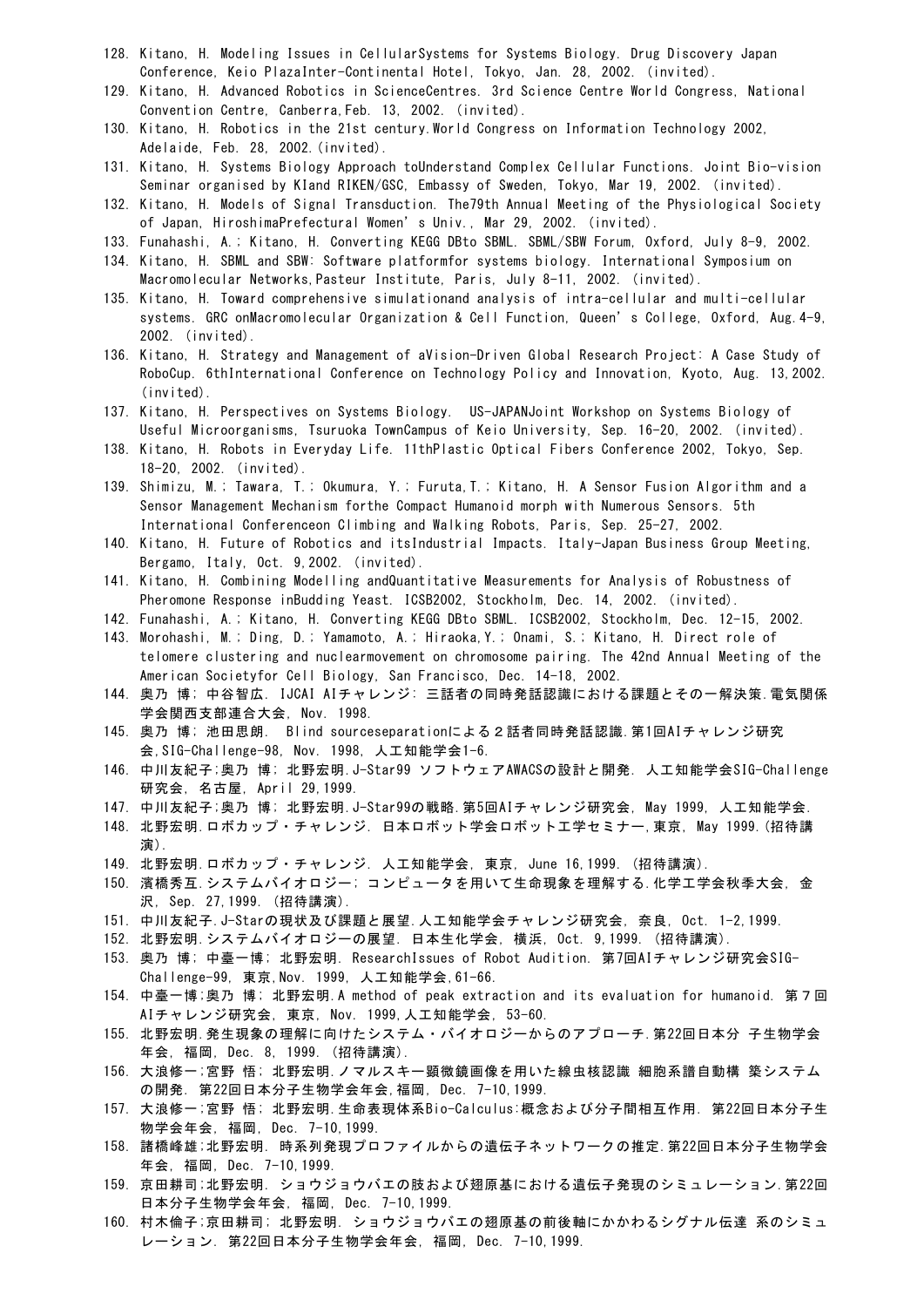- 161. 北野宏明.RoboCup-Rescueの戦略的展望.ロボカップレスキューシンポジウム, 神戸, Dec. 24,1999. (基 調講演).
- 162. 奥乃 博. ヒューマノイド聴覚研究の提案. JST異分野研究交流フォーラム「ヒューマノイド」,八ヶ岳, Jan. 2000.
- 163. 松井龍哉. "SIG" のデザインについてーデザイン展開とコンセプト.JST異分野研究交流フォーラム,ハヶ 岳, Jan. 21-24,2000.
- 164. 北野宏明.イノベーションのマネジメントの展開.ベンチャー学会, 東京, Jan. 2000.(招待講演).
- 165. 北野宏明.Multi-model perception for humanoid robot. 日立中央研究所日立フォーラム, 東京, Jan. 25, 2000. (招待講演).
- 166. 奥乃 博; 京田耕司; 中臺一博; 北野宏明. BeowulfクラスクラスタERATO-1のチューニングと評価. 「ハ イパフォーマンスコンピューティングのアーキテクチャと性能評価」に関する北海道ワークショップ (HOKKE-2000),千歳, March2000. 情報処理学会,計算機アーキテクチャ 137-21, ハイパフォーマンスコン ピューティング80-21.
- 167. 北野宏明;田所 諭. ロボカップレスキュープロジェクト(第1報) 緊急対応問題へのAIとロボティクスの チャレンジ.情報処理学会第60回全国大会. 東京, March 2000.
- 168. 北野宏明;小藤哲彦; 竹内郁雄. ロボカップレスキュープロジェクト (第3報) カーネルの役割と通信. 情 報処理学会第60回全国大会. 東京, March2000.
- 169. 北野宏明;太田正幸. ロボカップレスキュープロジェクト (第10報)RoboCup-Rescueエージェント作成時の 問題点.情報処理学会第60回全国大会. 東京, March2000.
- 170. 石黒 周; 北野宏明. 新しい研究のパラダイムとしてのRoboCup-Rescue.情報処理学会第60回全国大会. 東 京, March 2000.
- 171. 北野宏明;高橋友一; 田所 諭. ロボカップレスキュープロジェクト(第12報). 情報処理学会第60回全国大 会. 東京, March2000.
- 172. 奥乃 博; 中臺一博; 北野宏明. ロボットの外装の音響効果を利用したアクティブオーディションシステ ム.2000年ロボット学会学術講演会,草津, Sep. 2000.
- 173. 中臺一博;奥乃 博; 北野宏明.ヒューマノイド聴覚機能のためのアクティブオーディションの提案.2000年 ロボット学会学術講演会,草津, Sep. 2000.
- 174. 中川友紀子;中臺一博; 奥乃 博; 北野宏明.動画像と音響を統合したインタラクティブロボットの動的環 境での制御.2000年ロボット学会学術講演会,草津, Sep. 2000.
- 175. 北野宏明.ガンへのコンピュータシミュレーションからのアプローチ.日本癌学会第59回総会, 横浜, Oct. 2000.(招待講演).
- 176. 北野宏明.RoboCup Initiative. Euro Gifu(岐阜県主催),岐阜, Oct. 3,2000. (招待講演).
- 177. 北野宏明.RoboCupの構想と展開.福岡市主催ワークショップ, 福岡, Nov. 4,2000. (招待講演).
- 178. 北野宏明.郵政省 通信政策局技術開発推進課「生命体の情報機能に関する勉強会」. 大臣官房技術総括審 議官室, Dec. 7, 2000. (招待講話).
- 179. 濱橋秀互;大浪修一; 宮野 悟; 北野宏明.ノマルスキー型微分干渉顕微鏡による線虫の細胞系譜自動構築 システムの開発と応用.第23回日本分子生物学会年会, 神戸, Dec. 13,2000.
- 180. 大浪修一;長﨑正朗; 濱橋秀互; 宮野 悟; 北野宏明.線虫C. elegans初期胚のコンピューター解析. 第23 回日本分子生物学会年会 ワークショップ「高次生命現象を遺伝子でどこまで説明可能か?」,神戸, Dec. 16,2000.
- 181. 諸橋峰雄;Borisuk, M.; Winn, A.; Bolouri, H.; 北野宏明. 分岐解析を利用した生化学モデルのパラメ ータ空間構造分析. 第23回日本分子生物学会年会,神戸, Dec. 16,2000.
- 182. 長﨑正朗;大浪修一; 宮野 悟; 北野宏明.生命現象表現体系Bio-calculus:線虫C. elegans 初期胚生命現 象の記述とシミュレーション.第23回日本分子生物学会年会, 神戸, Dec. 16,2000.
- 183. 京田耕司;諸橋峰雄; 大浪修一; 北野宏明. 野生型と単一遺伝子破壊型の発現データからの遺伝子ネット ワーク推定手法.第23回日本分子生物学会年会, 神戸, Dec. 16,2000.
- 184. 北野宏明.Systems Biology. 京都大学主催Bioinformatics, 京都,Jan. 25, 2001. (招待講演).
- 185. 北野宏明.RoboCup Rescue. ORACLE Business Seminar, 静岡, Jan. 26, 2001. (招待講演).
- 186. 北野宏明.Systems Biology. 東京医科歯科大学セミナー(出井CEOの名代として), 大磯, Feb. 3,2001. (招待講演).
- 187. 北野宏明.新世紀像:R&Dの考え方と戦略. 京都工業界R&D問題懇話会, 京都, March 9,2001. (招待講演).
- 188. 中臺一博;日台健一; 溝口 博; 奥乃 博; 北野宏明. 顔認識とアクティブオーディションを利用した実時 間人物追跡.AIチャレンジ研究会(人工知能学会第二種研究会), 一ツ橋記念講堂, March 12,2001.
- 189. 松井龍哉.フューチャー ライフ ビジョン,1人1人のライフアーキテクチャー. Life Architecture,東 京, March 15,2001. (招待講演).
- 190. 松井龍哉.ロボットデザインの現状と今後. 現代感覚研究会, 東京, March 28,2001. (招待講演).
- 191. 北野宏明.ロボットが21世紀社会を変える! KIT&EForum 2001, 北九州,April 22, 2001. (招待講演).
- 192. 北野宏明.イネ・システオーム解析. 「イネゲノムシミュレータの開発」計画発表会,つくば, May 16,2001.
- 193. 北野宏明.ニューテクノロジーが開く世紀 -ロボットと人間の共生へのヴィジョン.SMBCコンサルティン グ株式会社主催定例講演会,大阪, June 7,2001. (招待講演).
- 194. 古田貴之;清水正晴; 戸田健吾; 田原哲雄; 奥村 悠; 富山 健; 北野宏明. 小型ヒューマノイド Mk.6 全 身行動生成アルゴリズム検証用プラットフォームの構築.ロボティクスメカトロニクス講演会2001, 香川, June 8-10,2001.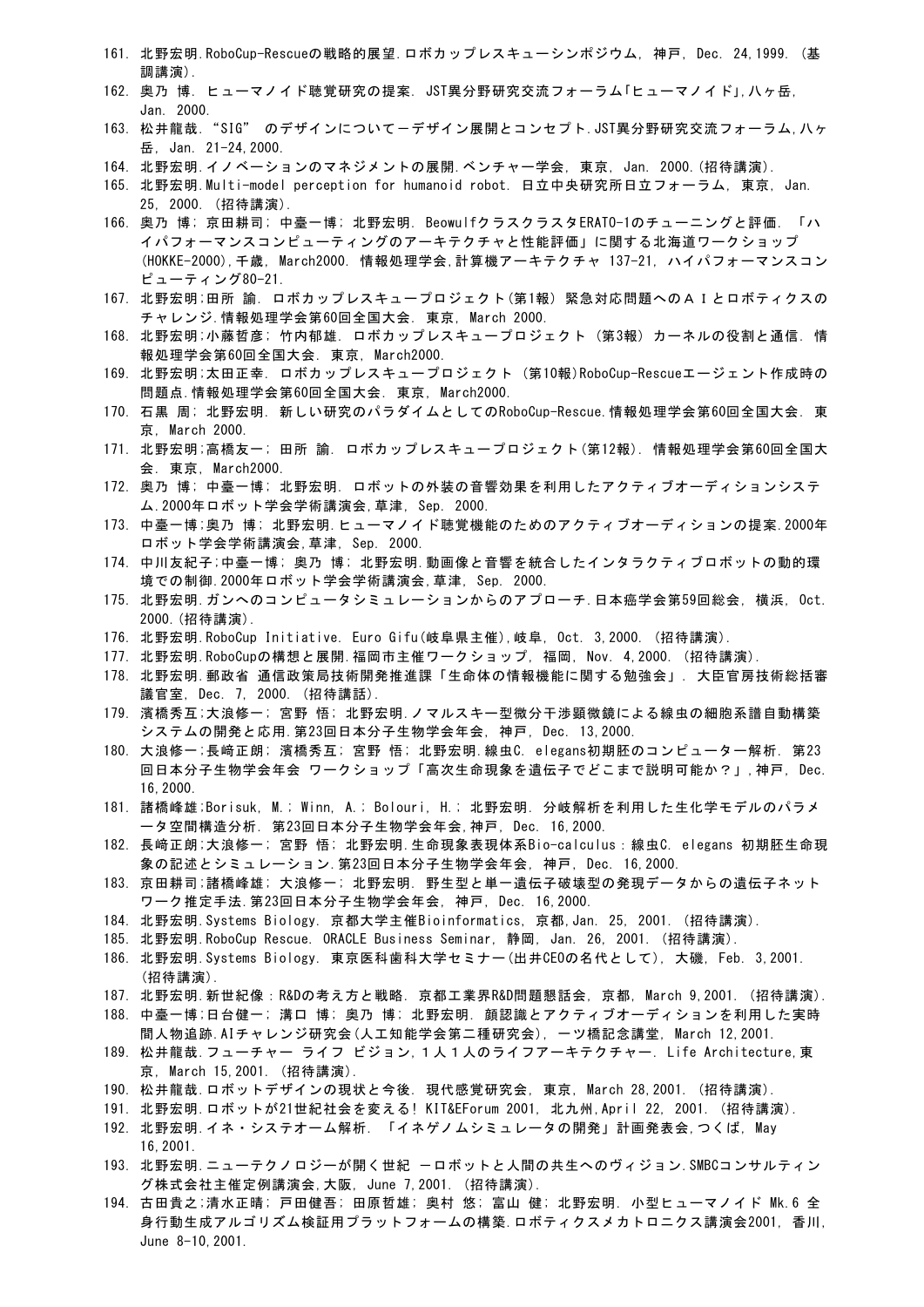- 195. 古田貴之. 小型ヒューマノイドロボットの開発: Mk.1からMk.5まで. 感性ロボティクス第2回研究会, 東 京理科大学, June 8-10,2001. (招待講演).
- 196. 中臺一博;日台健一; 奥乃 博; 北野宏明.視聴覚情報の階層的統合による実時間アクティブ人物追跡.第13 回 AIチャレンジ研究会, 早稲田大学, June 15,2001.
- 197. 北野宏明.Technology for Life. アスペン国際デザイン会議,埼玉県立大学, Sep. 8,2001. (招待講演).
- 198. 北野宏明.ロボカップと新ロボット産業. 科学技術展望懇談会, テクノバ, Sep. 12,2001. (招待講演).
- 199. 北野宏明.システムバイオロジー. 神奈川科学技術アカデミー バイオインフォマティクスコース. 東京大 学医科学研究所, Sep. 14,2001. (招待講義).
- 200. 北野宏明.システム・バイオロジーの基盤システム構築とGPCRシステム解析. JBICシンポジウム「生命現 象のネットワークシミュレーション」,ホリディ・イン東京, Sep. 14,2001. (招待講演).
- 201. 北野宏明.二足歩行ロボットにみる新しいモノづくりとCADの活用. ID FORUMTOKYO 2001, 早稲田大学国際 会議場,Oct. 11, 2001. (招待講演).
- 202. 中臺一博;日台健一; 奥乃 博; 北野宏明.アクティブな視聴覚統合を用いた実時間人物追跡ヒューマノイ ドSIG.情報処理研究会「知能と複雑系」研究会,情報処理学会, Oct. 12,2001.
- 203. 北野宏明.ヒューマノイドロボットにおける知覚と行動.ER2001, カナダ大使館,Oct. 18, 2001. (招待講 演).
- 204. 石黒 周. 需要創造型新規事業のための研究・開発マネジメントの類型分析.研究技術計画学会, 東京大 学, Oct. 20,2001.
- 205. 北野宏明.ヒューマノイドにおける認知と行動. JST基礎研究報告会, 草月ホール, Oct. 24,2001. (招待 講演).
- 206. 北野宏明.北野プロジェクトにおける基礎研究と産業展開の戦略.経産省研究開発戦略会議, 銀座東武ホテ ル, Oct. 24,2001. (招待講演).
- 207. 石黒 周. ヒューマノイドが牽引する日本のロボット産業と基幹産業の融合.Solid Works Solution World 2001, 東京,名古屋, Nov.14&21, 2001. (招待講演).
- 208. 北野宏明.ロボット開発の最新動向. システムLSIワークショップ, 北九州国際会議場, Nov. 27,2001. (招待講演).
- 209. 北野宏明.RoboCupとロボット産業の展開.日経メカニカル主催セミナー「ロボット技術・産業の将来」,ダ イヤモンドホテル, Nov. 28,2001. (招待講演).
- 210. 北野宏明.ロボット・ミーム展シンポジウム「ロボット・ミーム」,日本科学未来館, Dec. 1,2001. (招待 講演).
- 211. 北野宏明.癌を理解し制御するためのシステムバイオロジー・アプローチの可能性.第10回日本脳腫瘍学 会, 別府湾ロイヤルホテル, Dec. 4,2001. (招待講演).
- 212. 北野宏明.システムバイオロジー基盤ソフトウェアSBW/SBMLとシグナル伝達カスケード解析事例. 第24回 日本分子生物学会年会,パシフィコ横浜, Dec. 12,2001. (招待講演).
- 213. 大浪修一;濱橋秀互; 京田耕司; 山口晋一; 北野宏明. 線虫C. elegansの初期胚の細胞系譜自動解析とシ ステムバイオロジー解析-現状と展望-. 第24回日本分子生物学会年会, 横浜, Dec. 9-12,2001. (招待講 演).
- 214. 諸橋峰雄;丁 大橋, 山本 歩; 大浪修一; 平岡 泰; 北野宏明.酵母の核運動のシミュレーション解析.第24 回日本分子生物学会年会, 横浜, Dec. 9-12,2001.
- 215. 濱橋秀互;大浪修一; 北野宏明. ノマルスキー型微分干渉顕微鏡を用いた線虫C.elegansの細胞系譜自動構 築システムの開発.第24回日本分子生物学会年会, 横浜, Dec. 9-12,2001.
- 216. 京田耕司;山口晋一; 大浪修一; 北野宏明. 最少数の遺伝子間相互関係で遺伝子発現データを表現する遺 伝子ネットワーク推定アルゴリズム.第24回日本分子生物学会年会, 横浜, Dec. 9-12,2001.
- 217. 北野宏明.システム生物学の展望. SonyTechnology Week 2001, ソニー会館,Dec. 13, 2001. (招待講演). 218. 北野宏明.21世紀を切り拓くロボット技術.ワンダーテクノロジー2100, 長良川国際会議場, Dec.
- 15,2001. (招待講演). 219. 奥乃 博; 中臺一博. ロボット聴覚の課題と現状. 電子通信情報学会NLC/SP研究会, 東京工業大学, Dec. 20-21,2001.
- 220. 奥乃 博. ロボット聴覚の課題と現状. 音声言語シンポジウム, 東京工業大学, Dec. 20-22,2001. (招待 講演).
- 221. 北野宏明.Sony 2010! ソニー本社,Jan. 15, 2002. (招待講義).
- 222. 北野宏明.ロボカップレスキュー:新しい防災RTの提案. レスキューロボットシンポジウム, 神戸国際会 議場, Jan. 17,2002. (招待講演).
- 223. 北野宏明.ロボカップレスキュー:新しい防災RTの提案. レスキューロボットシンポジウム, 日本科学未 来館, Jan. 18,2002. (招待講演).
- 224. 田村友紀;濱橋秀互; 安生健一朗; 大浪修一; 北野宏明; 天野英晴. 細胞系譜構築システムの ReconfigurableSystem による高速化.電器情報通信学会コンピューターシステム研究会,パシフィコ横浜, Jan. 23-24,2002.
- 225. 諸橋峰雄;丁 大橋; 山本 歩; 大浪修一; 平岡 泰; 北野宏明.シミュレーションによる酵母染色体の解析 のための画像処理支援ツールの開発.第19回染色体ワークショップ, 神戸, Jan. 30 -Feb. 1, 2002.
- 226. 石黒 周. ヒューマノイドが牽引する日本のロボット産業と基幹産業の融合.機械設計・製造業種のための 最新ITセミナー, 東京ドームホテル, March 5,2002.
- 227. 北野宏明.人工知能とロボカップ. 平成13年度第2回「せつび会」研修会, 福岡国際ホール, March 28,2002. (基調講演).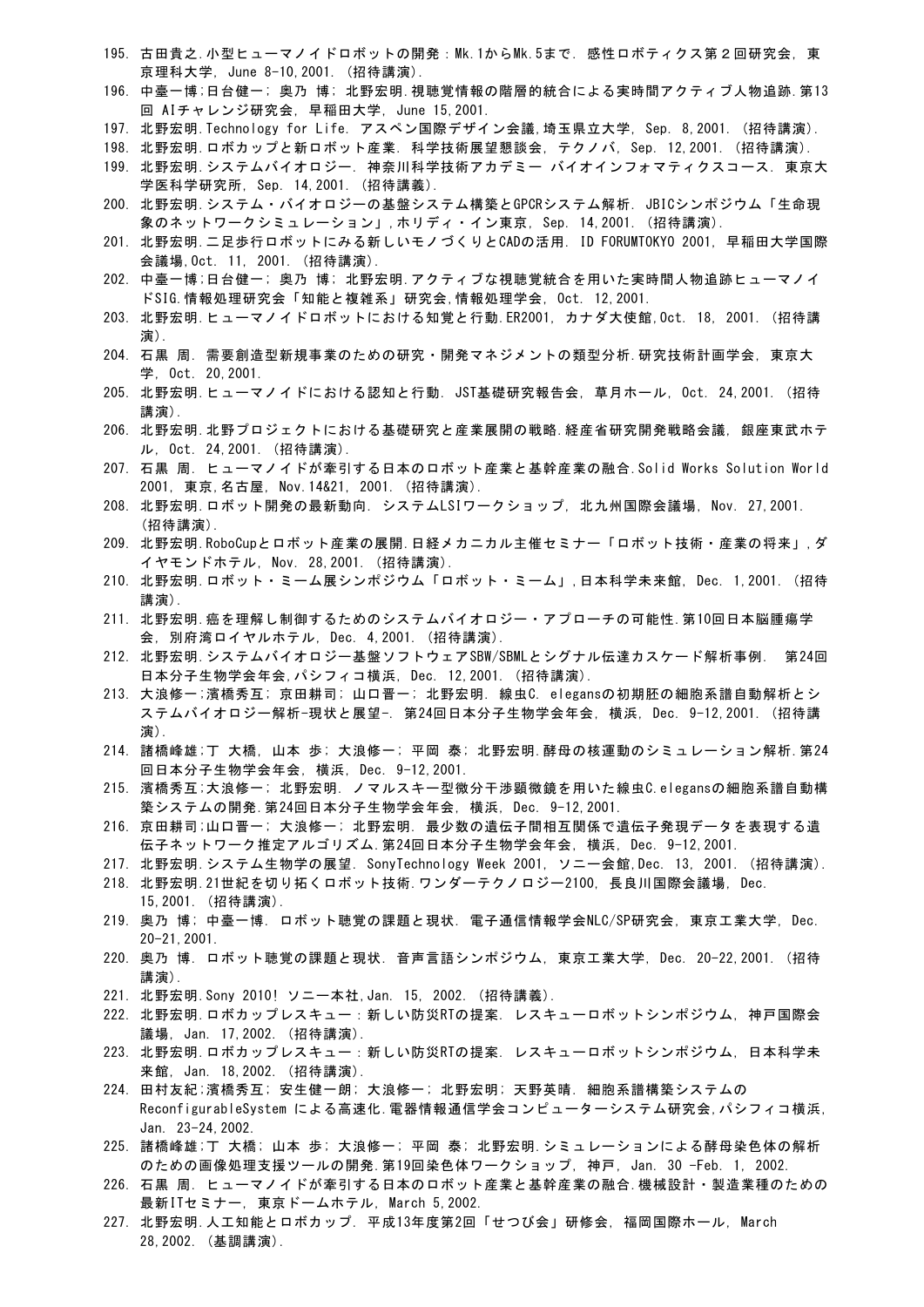- 228. 北野宏明.陸上自衛隊幹部学校技術高級課程学生へのロボット技術講義.陸上自衛隊幹部学校, April. 15,2002. (招待講義).
- 229. 北野宏明.システムバイオロジーの現状. バイオビジネス国際フォーラム, 青山ダイヤモンドホール, May 17,2002. (招待講演).
- 230. 北野宏明.ヒューマノイドロボット開発とRT産業の展開. 第1回SuperHオープンフォーラム, 日本教育会 館, May 24,2002. (招待講演).
- 231. 北野宏明.21世紀都市空間における人間とロボットの共生.21世紀都市生活研究会SHIP講演会, 青山ダイヤ モンドホール, May 24,2002. (招待講演).
- 232. 遠藤 謙; 山崎文敬; 北野宏明; 前野隆司. 進化的計算法を用いた2足歩行ロボットの形態と運動パター ンの生成 -2次元リンクモデルを用いた手法の確立-.ロボティクス・メカトロニクス講演会2002,松江, June 7-9,2002.
- 233. 北野宏明.産学連携を基調とした地域ロボット産業の展開可能性.ロボカップ2002福岡・釜山 産学交流セ ミナー, 福岡, June 21, 2002. (招待講演).
- 234. 北野宏明.システム・バイオロジーの展開. 国際ネットワーク大学コンソーシアム共同授業,岐阜県県民ふ れあい会館, July 4,2002. (招待講演).
- 235. 北野宏明.システムバイオロジーの現状. バイオインフォマティクス入門セミナー,東京, Sep. 13,2002. (招待講演).
- 236. 北野宏明.ERATO 北野共生システムプロジェクトの概要.第1回情報科学技術フォーラム(FIT2002), 東京工 業大学, Sep. 25,2002. (invited).
- 237. 北野宏明.ロボット・テクノロジーの現状と展望 -RTソリューション・ビジネスの課題と戦略-.SGI Solution3 Fair, 東京,Sep. 27, 2002. (基調講演).
- 238. 北野宏明.癌細胞シミュレーションとシステム解析.第61回日本癌学会総会, 東京, Oct. 2,2002. (招待講 演).
- 239. 石黒 周. ロボットテクノロジー産業の可能性. 日本経済研究センターセミナー, 東京, Oct. 4,2002. (招待講演).
- 240. 中臺一博;松浦大輔; 宮下敬宏; 奥乃 博; 北野宏明.ロボット聴覚実現に向けて −ヒューマノイドロボッ トSIG2の開発-. 日本ロボット学会学術講演会, 大阪大学, Oct.12-14, 2002.
- 241. 中臺一博;松浦大輔; 奥乃 博; 北野宏明.聴覚中心窩を利用した方向通過型フィルタによる音源定位・分 離.日本ロボット学会学術講演会, 大阪大学, Oct.12-14, 2002.
- 242. 松浦大輔;中臺一博; 奥乃 博; 北野宏明.サポートベクターマシンを用いた話者トラッキング注意制御.日 本ロボット学会学術講演会, 大阪大学, Oct.12-14, 2002.
- 243. 北野宏明.研究機関における人材育成. 第8回国際級研究人材の養成・確保に関する調査・研究会,文部科 学省, Oct. 15,2002. (招待講演).
- 244. 中臺一博.アクティブオーディションを利用したヒューマンロボットインタラクションの高度化.先端情報 技術研究所ワーキンググループ,東京グランドホテル, Oct. 25,2002.
- 245. 北野宏明.システムバイオロジー概論. 神奈川科学技術アカデミーバイオインフォマティクスコース,東大 医科研, Oct. 30,2002. (招待講義).
- 246. 北野宏明.ロボットにかける期待と夢. かながわロボットフォーラム, 横浜情報文化センターホール, Nov. 3,2002. (基調講演).
- 247. 石黒 周; 北野宏明; 丹羽 清. NPOによる新しい研究開発の推進手法.科学技術社会論学会, 東京大学駒場 キャンパス, Nov.16-17, 2002.
- 248. 中臺一博;奥乃 博; 北野宏明.アクティブオーディションによる複数音源の定位・分離・認識.日本人工知 能学会SIG-Challenge研究会,早稲田大学, Nov. 22,2002.
- 249. 北野宏明.システムバイオロジー. 東京大学広域科学科特別講義, 東京大学, Nov. 25,2002. (招待講義).
- 250. 諸橋峰雄;丁 大橋; 山本 歩; 平岡 泰; 大浪修一;北野宏明. 染色体対合におけるテロメアクラスタと核 運動の直接的作用.第25回日本分子生物学会年会, パシフィコ横浜, Dec.11-14, 2002.
	- III. Reviews and Books
- 251. Kitano, H. RoboCup: "RoboCup: in campo." LaScienza, ed., by Italian Scientific American, 372, 1999, 32-42.
- 252. Asada, M.; Veloso, M.; Tambe, M.; Noda, I.;Kitano, H.; Kraetzschmar, G.K. "Overview of RoboCup-98." RoboCup-98: RobotSoccer World Cup II. Kitano, H.; Asada, M. eds., Springer-Verlag, Germany,1999.
- 253. Okuno, H.G.; Kyoda, K.; Morohashi, M.; Kitano,H. "Initial assessment of ERATO-1 Beowoulfclass cluster." Parallel andDistributed Computing in Symbolic and Irregular Applications, World ScientificPublishing, 2000, 372-383.
- 254. Nakadai, K.; Lourens, T.: Okuno, H.G.;Kitano, H. "Humanoid active audition system improved by the cover acoustics."PRICAI-2000 Topics in Artificial Intelligence (6th Pacific InternationalConference on Artificial Intelligence), Springer Lecture Notes in ArtificialIntelligence No.1886, Melbourne, Aug. 2000, 544-554.
- 255. Kitano, H. "Life sciences need systemsapproach." The Nikkei Weekly, Nov. 6, 2000, Editorial & Opinion.
- 256. Ohta, M.; Takahashi, T.; Kitano, H. "RoboCup-RescueSimulation: In Case of Fire Fighting Planning." LNAI 2019, RoboCup 2000: RobotSoccer World Cup IV, Springer.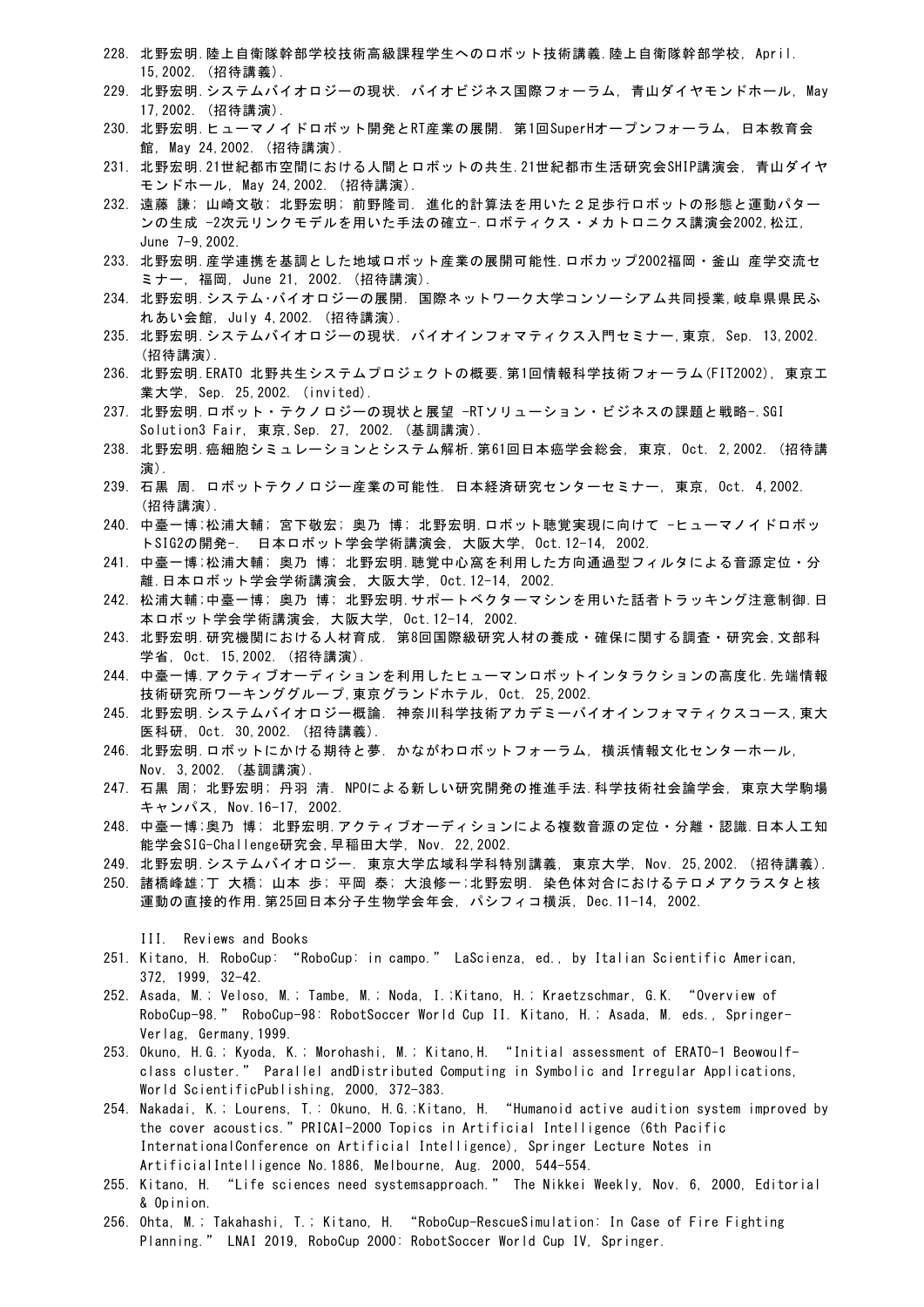- 257. Kitano, H. ed. Foundations of Systems Biology.The MIT Press, 2001.
- 258. Kitano, H. "Systems Biology: TowardSystem-level Understanding of Biological Systems." Foundations of SystemsBiology, Kitano, H. ed., MIT Press, 2001, 1-36.
- 259. Onami, S.; Hamahashi, S.; Nagasaki, M.;Miyano, S.; Kitano, H. "Automatic acquisition of cell lineage through 4Dmicroscopy and analysis of early C. elegans embryogenesis." Foundations ofSystems Biology, Kitano, H. ed., MIT Press, 2001, 39-55.
- 260. Onami, S.; Kyoda, K.; Morohashi, M.; Kitano.H. "The DBRF Method for Inferring a Gene Network from Large-Scale Steady-StateGene Expression Data" Foundations of Systems Biology, Kitano, H. ed., MITPress, 2001, 59-75.
- 261. Hucka, M.; Finney, A.; Sauro, H.; Bolouri,H.; Doyle, J.; Kitano, H. "The ERATO Systems Biology Workbench: An IntegratedEnvironment for Multiscale and Multitheoretic Simulations in Systems Biology."Foundations of Systems Biology, Kitano, H. ed., MIT Press, 2001, 125-143.
- 262. Okuno, H.; Nakadai, K.; Lourens, T.; Kitano,H. "Sound and Visual Tracking by Active Audition." Q. Jin et al (eds), EnablingSociety with Information Technology, Springer, 2002, 174-185.
- 263. 北野宏明."ロボット・ワールドカップ-技術開発とロボットスポーツ."(社) 日本自動車工業界中部支 部報. 48, 1999,56-59.
- 264. 北野宏明."知的生産空間への新しい提案." 日経デザイン. 日経BP社 143, 1999,86-91.
- 265. 北野宏明."システム・バイオロジーの試み." 数理科学. サイエンス社 432, 1999,54-60.
- 266. 北野宏明."ロボットが科学を変える." 日本の論点2000. 文芸春秋社, 1999, 42-47.
- 267. 松井龍哉;北野宏明. "ロボットデザインの夜明け." 日経デザイン. 日経BP社 151, 1999,56-63.
- 268. 北野宏明."論点3-ロボットが科学を変える."「日本の論点2000」. 文藝春秋社, Nov. 1999.
- 269. 奥乃 博. "音環境理解: 混合音の認識をめざして." 情報処理学会. 428 情報処理. 41. 2000.
- 270. 北野宏明;田所 諭; RoboCup-Rescue技術委員会.RoboCup-Rescue. 計測自動制御学会論文.32(1), 2000.
- 271. 北野宏明."システム・バイオロジーをはじめよう!"実験医学. 羊土社, 2000(3)493-496.
- 272. 北野宏明. "システムバイオロジーとは何かーシステムバイオロジー序説・生命をシステムとして理解す る 第1回."細胞工学. 秀潤社, 2000(1),95-101.
- 273. 北野宏明. "フィードバック理論ーシステムバイオロジー序説・生命をシステムとして理解する 第2 回."細胞工学. 秀潤社, 2000(2),322-328.
- 274. 北野宏明. "フィードバックシステムの事例(1)  $\lambda$ ファージの溶原化・溶菌選択機構ーシステムバイオロ ジー序説・生命をシステムとして理解する 第3回." 細胞工学. 秀潤社, 2000(3),453-460.
- 275. 北野宏明. "フィードバックシステムの事例(2) 大腸菌におけるフィードバックと環境適応ー システム バイオロジー序説・生命をシステムとして理解する 第4回." 細胞工学. 秀潤社, 2000(4),632-640.
- 276. 北野宏明. "フィードバックシステムの事例(3) シグナル伝達系におけるスイッチ的挙動の実装一システ ムバイオロジー序説・生命をシステムとして理解する 第5回." 細胞工学. 秀潤社, 2000(5),784-791.
- 277. 北野宏明. "コンピュータシミュレーション-システムバイオロジー序説・生命をシステムとして理解す る 第6回." 細胞工学. 秀潤社, 2000(6),932-941.
- 278. 北野宏明;濱橋秀互. "ショウジョウバエの胚発生のシミュレーションーシステムバイオロジー序説·生 命をシステムとして理解する 第7回." 細胞工学. 秀潤社, 2000(7),1095-1103.
- 279. 北野宏明;京田耕司. "ショウジョウバエの肢原基における遺伝子発現のシミュレーション- システム バイオロジー序説・生命をシステムとして理解する 第8回." 細胞工学. 秀潤社, 2000(8),1224-1231.
- 280. 北野宏明;Borisuk, M.T. "細胞周期のモデルと解析ーシステムバイオロジー序説・生命をシステムとし て理解する 第9回". 細胞工学. 秀潤社, 2000(9), 1382-1391.
- 281. 北野宏明;今井眞一郎. "細胞老化-システムバイオロジー序説・生命をシステムとして理解する 第10 回." 細胞工学. 秀潤社, 2000(10),1535-1547.
- 282. 北野宏明. "遺伝子発現データからの知識抽出ーシステムバイオロジー序説・生命をシステムとして理解 する 第11回." 細胞工学. 秀潤社, 2000(11),1701-1713.
- 283. 北野宏明;諸橋峰雄; 京田耕司. "遺伝子回路のリバースエンジニアリングーシステムバイオロジー序 説・生命をシステムとして理解する 第12回." 細胞工学. 秀潤社, 2000(12),1809-1817.
- 284. 北野宏明."システオームプロジェクト-システムバイオロジー序説・生命をシステムとして理解する 第 13回." 細胞工学. 秀潤社, 2001(1).113-121.
- 285. 諸橋峰雄. "Javaプログラミングはじめの一歩一生命科学者のためのJavaプログラミング入門第一回." 細胞工学. 秀潤社, 2000(1).
- 286. 諸橋峰雄. "Javaプログラミングはじめの一歩一生命科学者のためのJavaプログラミング入門第二回." 細胞工学. 秀潤社, 2000(2).
- 287. 諸橋峰雄. "Javaプログラミングはじめの一歩一生命科学者のためのJavaプログラミング入門第三回." 細胞工学. 秀潤社, 2000(3).
- 288. 諸橋峰雄. "Javaプログラミングはじめの一歩一生命科学者のためのJavaプログラミング入門第四回." 細胞工学.秀潤社, 2000(4).
- 289. 北野宏明."システム生物学の時代に." 2000年9月21日付日経新聞朝刊 経済教室欄 "生命科学新たな 地平." シリーズ4回目.
- 290. 京田耕司;奥乃 博; 北野宏明."LinuxによるBeowoulfクラスタ構築 格闘記." bit 32 共立, 2000.
- 291. 中川友紀子. "RoboCup 小型サッカーロボットチームJ-Star". トヨタ技術会 "TESマガジン, " 2000.
- 292. 北野宏明."ロボカップ・ムーブメント." 情報処理学会誌 (IPSJMagazine) 41, 2000.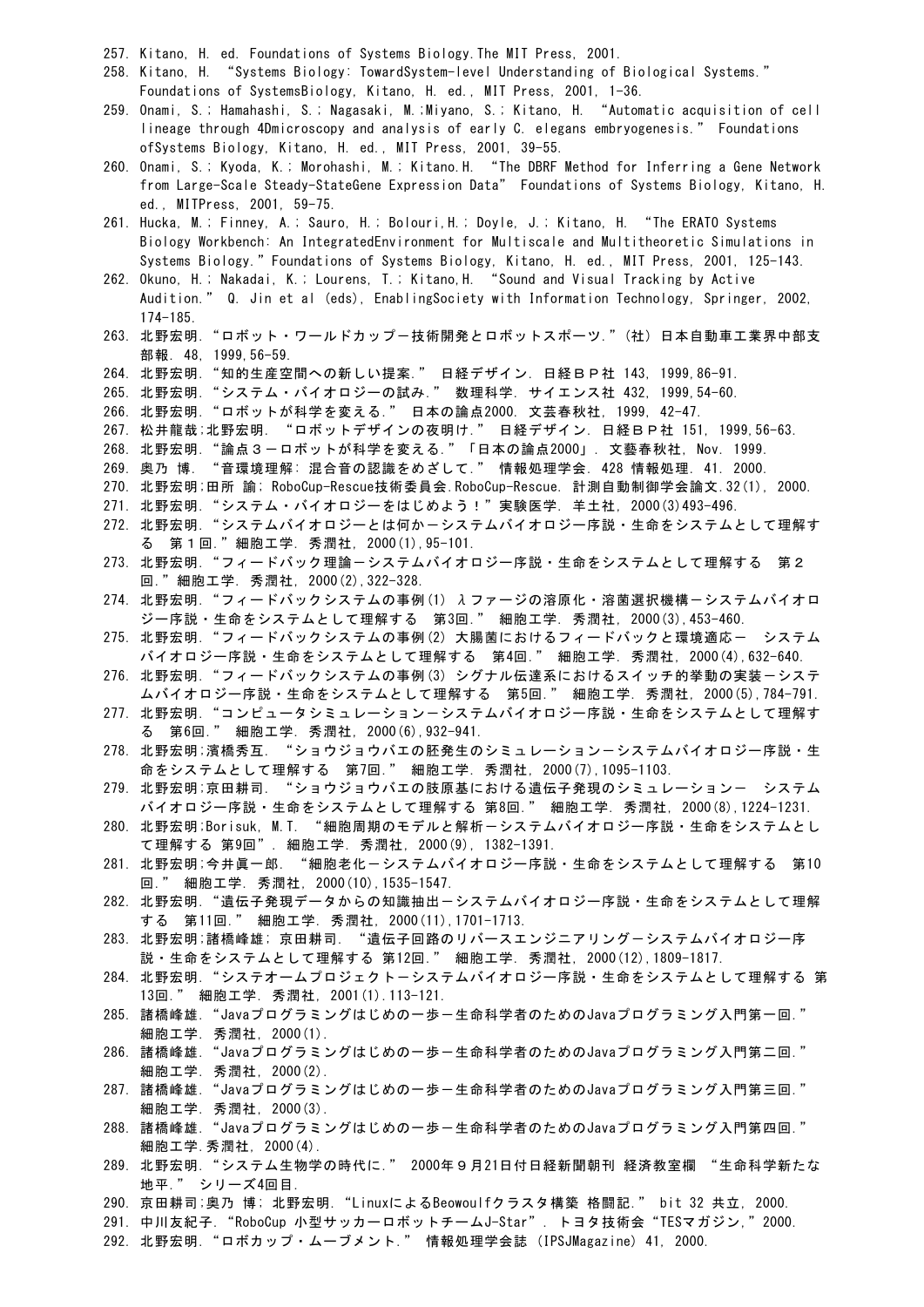- 293. 北野宏明;田所 諭; RoboCup-Rescue技術委員会."RoboCup-Rescue." bit 32, 共立,2000, 30-36.
- 294. 田所 諭; 北野宏明; 高橋友一; 松野文俊; 竹内郁夫; RoboCup-Rescue技術委員会. "RoboCup-Rescue情 報科学の緊急災害対応問題への挑戦"と共著. 情報処理. 41, 2000,412-418.
- 295. 松井龍哉;北野宏明. "ロボットデザインの夜明けー科学者とデザイナーが新分野を切り開く."日経デザ イン. 151, 2000,56-63.
- 296. 松井龍哉."SIG"のデザインと国際ロボットデザイン委員会."ロボコンマガジン. 9, 2000.
- 297. 北野宏明;田所 諭. RoboCup-Rescue技術委員会.「ロボカップレスキュー; 緊急大規模災害救助への挑戦」. (eds. 北野宏明; 田所諭), 共立出版, April2000.
- 298. 諸橋峰雄;北野宏明. "アルゴリズムを利用した時系列発現データからの遺伝子ネットワークの推 定."「遺伝的アルゴリズム Ⅳ」. (ed. 北野宏明),産業図書, July 2000.
- 299. 神成淳司;中川友紀子; 高木和夫 (ネットテクノロジーラボ). 「最新技術解説 入門Bluetooth」.技術評 論社, Dec. 2000.
- 300. 北野宏明."大人のための徹底!ロボット学." PHP研究所, Jan. 2001.
- 301. 北野宏明."21世紀を切り拓くサイエンス-システム・バイオロジー." 経団連月刊誌 "月刊 Keidanren,"Jan. 2001.
- 302. 北野宏明;奥乃 博; 諸橋峰雄;京田耕司; 中臺一博. 「PCクラスタ構築法 -Linuxによるベオウルフ・シス テム-」(「How to builda Beowulf」訳書).産業図書, March2001.
- 303. 北野宏明;浅田 稔. "大いなる挑戦:ロボカップとその技術課題."ふぇらむ (日本鉄鋼協会会報). 6, 2001.
- 304. 北野宏明."システム・バイオロジー概論." 日本シミュレーション学会誌「シミュレーション」,20, June 2001.
- 305. 北野宏明;et al. システムバイオロジーの展開.(北野宏明ed.), シュプリンガー・フェアラーク東京, June 2001.
- 306. 北野宏明."システムバイオロジー概論." システムバイオロジーの展開 (北野宏明ed.), シュプリンガ ー・フェアラーク東京, June 2001,3-21.
- 307. 諸橋峰雄;Hucka, M.; Sauro, H.; Finney, A.; Bolouri, H.; Doyle, J.; 北野宏明. "システムバイオ ロジーワークベンチ." システムバイオロジーの展開 (北野宏明ed.), シュプリンガー・フェアラーク東 京, June 2001,25-36.
- 308. 大浪修一;長﨑正朗; 宮野悟; 北野宏明. "Bio-calculus:生物シミュレーションのための知識表現形 式."システムバイオロジーの展開 (北野宏明ed.), シュプリンガー・フェアラーク東京, June 2001,47- 56.
- 309. 大浪修一;濱橋秀互; 北野宏明. "線虫の細胞系譜の自動計測." システムバイオロジーの展開 (北野宏 明ed.), シュプリンガー・フェアラーク東京, June 2001,97-105.
- 310. 諸橋峰雄;京田耕司. "遺伝子発現プロファイルからの遺伝子制御ネットワークの推定."システムバイオ ロジーの展開 (北野宏明ed.), シュプリンガー・フェアラーク東京, June 2001,119-130.
- 311. 村木倫子;北野宏明. "大規模データを用いたがんのシステム解析."システムバイオロジーの展開 (北野 宏明ed.), シュプリンガー・フェアラーク東京, June 2001,141-151.
- 312. 濱橋秀互;京田耕司. "ショウジョウバエのシミュレーション."システムバイオロジーの展開 (北野宏明 ed.), シュプリンガー・フェアラーク東京, June 2001,155-164.
- 313. 今井眞一郎;北野宏明. "細胞老化のメカニズムとヘテロクロマチンアイランド仮説."システムバイオロ ジーの展開 (北野宏明ed.), シュプリンガー・フェアラーク東京, June 2001,177-198.
- 314. 上田泰己;萩原正敏; 北野宏明. "インターロックフィードバックモデルによる概日リズムの動態解 析."システムバイオロジーの展開 (北野宏明ed.), シュプリンガー・フェアラーク東京, June 2001,209-221.
- 315. 北野宏明.システムバイオロジー. 秀潤社, July 2001.
- 316. 大浪修一;濱橋秀互; 長﨑正朗; 宮野 悟; 北野宏明. "線虫C. elegans初期胚のコンピューター解析". 遺伝子医学. 2001, 529-533.
- 317. 北野宏明."システム・バイオロジーの試み." 別冊・数理科学 (2000年10月号), 109-116.
- 318. 山崎文敬;松井龍哉; 北野宏明. "PINO." ロボット. 日本ロボット工業会. 2001, 37-43.
- 319. 古田貴之. "小型ヒューマノイドmorph一全身運動制御系研究の為のプラットフォームー."口ボット. 日 本ロボット工業会, 2001, 44-50.
- 320. 大浪修一;北野宏明. "線虫C. elegans初期胚発生メカニズム解明に向けてのシステムバイオロジー戦 略."医学のあゆみ. 2002年, 835-840.
- 321. 北野宏明;浅田 稔. "ロボカップ・ヒューマノイド・リーグ."日本ロボット学会誌. 20, 24-29(2002).
- 322. 松原 仁; 浅田 稔; 北野宏明."ロボカップの歴史と2002年への展望." 日本ロボット学会誌. 20, 2-6 (2002).
- 323. 古田貴之."小型ヒューマノイドmorph:RoboCupヒューマノイドチャレンジに参戦するためのロボットシス テム構築手法."日本ロボット学会誌. 20, 49-50(2002).
- 324. 奥乃 博; 中臺一博. "ロボットの耳は2つで十分か." 日本音響学会誌, 58, 205-210(2002).
- 325. 北野宏明."システムバイオロジー." 医学のあゆみ. 2002年, 619.
- 326. 北野宏明."システムバイオロジーの展望." ComputerToday, 108, 4-7 (2002).
- 327. 大浪修一. "線虫C. elegansの胚発生シミュレーションへの挑戦." ComputerToday, 108, 14-19 (2002).
- 328. 諸橋峰雄."SBMLとSBW:ソフトウェアの統合と標準化." ComputerToday, 108, 8-13 (2002).
- 329. 北野宏明;石黒 周. "RoboCupと産業創生."URC都市科学.51, 37-45 (2002).